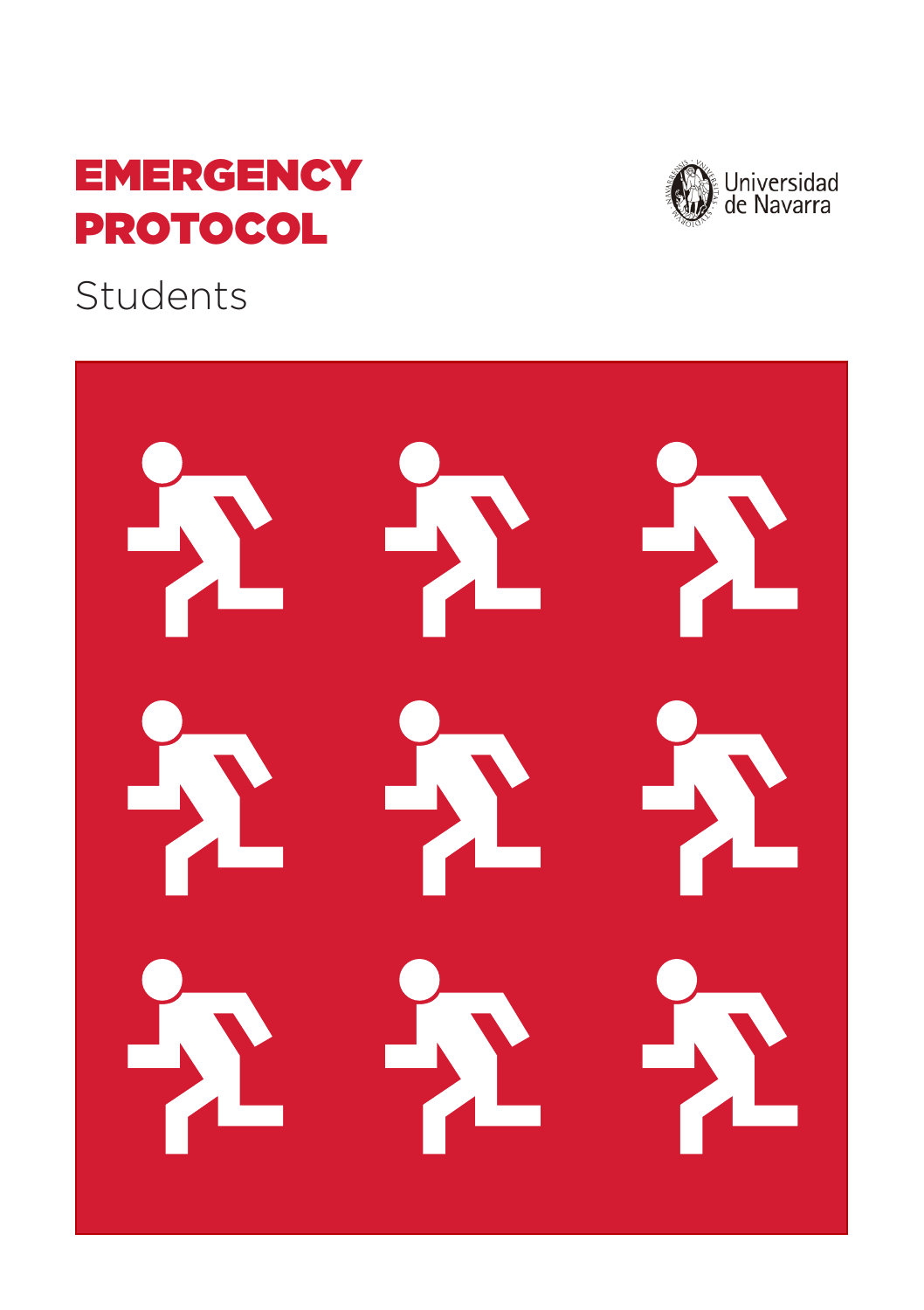The purpose of the University of Navarra Emergency Protocol is to establish policies, procedures, roles and responsibilities and a structural response to a major threat or disastrous event. It assigns roles and responsibilities to departments and units that are responsible for handling emergencies and providing support services, and provides structure for utilizing resources.

This document includes the following statements:



## **A** Information data from students

At the time of registration, the student should provide at least one emergency contact person (full name, telephone, email and relationship). Additionally, international students should provide a health insurance policy. It is highly recommended that the student shares this health insurance information with any relatives or flat mates.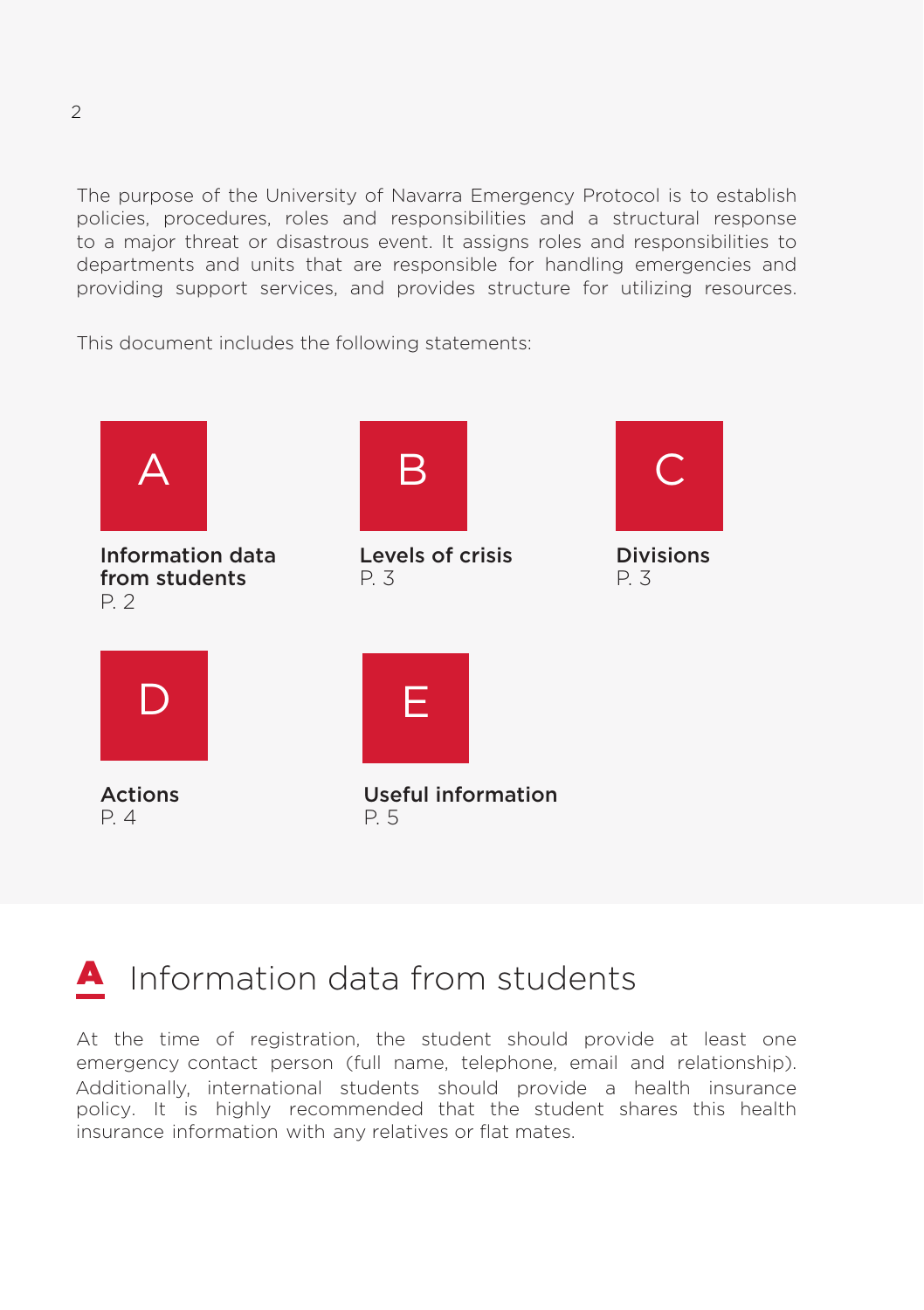### **B** Levels of crisis

This document establishes the different levels of crisis considering the gravity and complexity of every situation. Depending on these two factors, the units and actions involved in the emergency response would be handled accordingly.

|         | Complexity                           |                               |                                              |                              |
|---------|--------------------------------------|-------------------------------|----------------------------------------------|------------------------------|
| Gravity |                                      | 1 One School,<br>few students | 2 Several<br>Schools or<br>several countries | 3 Impact,<br>foreign country |
|         | 1 Threat to<br>the daily life        |                               |                                              |                              |
|         | 2 Threat to the<br>daily coexistence |                               |                                              |                              |
|         | <b>3</b> Vital risk                  |                               |                                              |                              |

### Divisions C

| Division 1 | School's Director of Studies/<br>School's International coordinator              |
|------------|----------------------------------------------------------------------------------|
| Division 2 | <b>School's Director of Studies</b>                                              |
|            | • School's Associate Dean of Students                                            |
|            | • Vice President of Students                                                     |
|            | • Director of International Relations                                            |
|            | • School's International Coordinator                                             |
| Division 3 | <b>Vice President for Students</b>                                               |
|            | • Vice President of International Relations<br>• Vice President of Communication |
|            | • School's Dean                                                                  |

Every division shall decide to involve any additional members to the emergency management's team depending on the particular incident.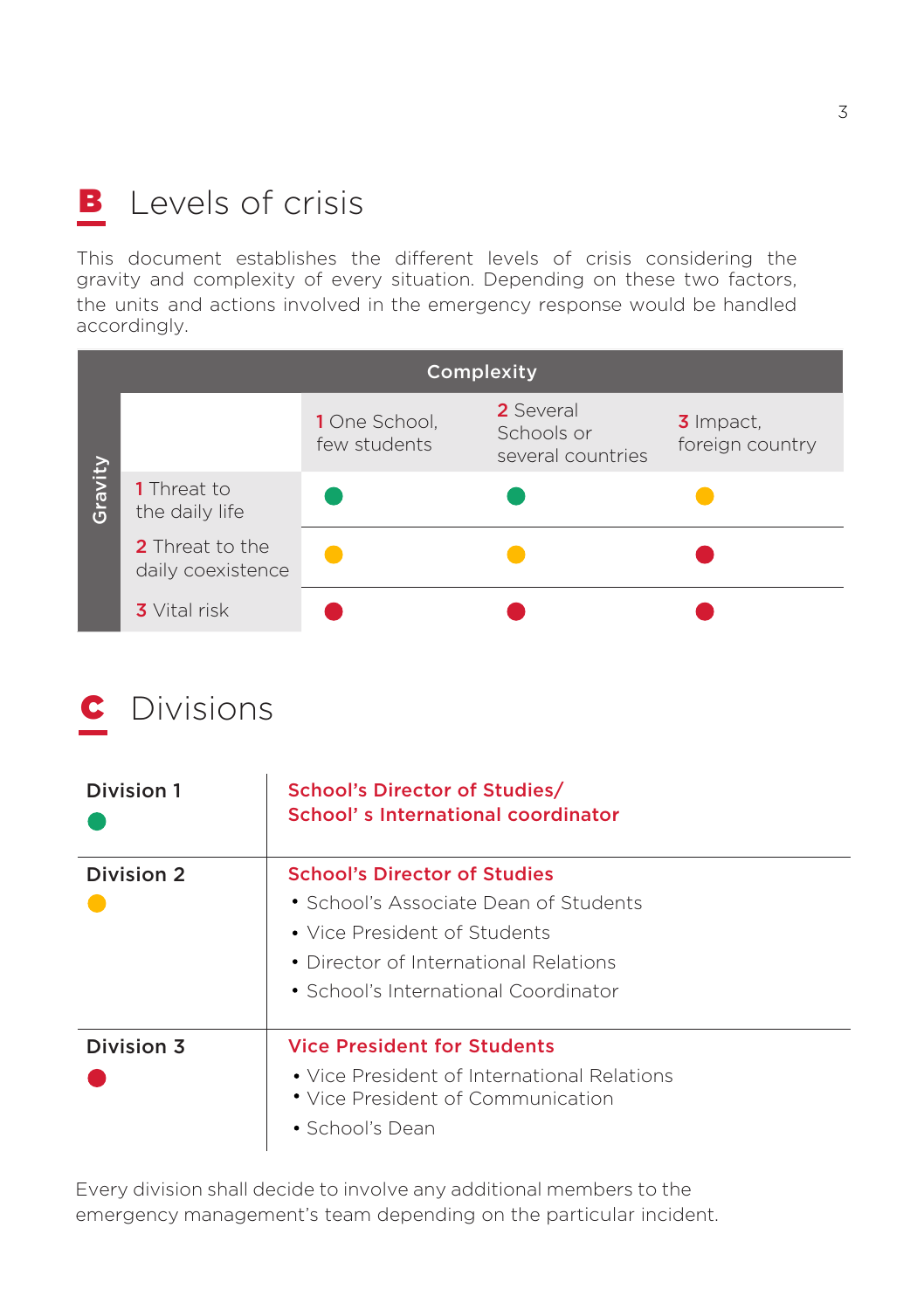

| <b>Responsible</b>                                                 | <b>Actions</b>                                                                                                                                         |  |  |
|--------------------------------------------------------------------|--------------------------------------------------------------------------------------------------------------------------------------------------------|--|--|
|                                                                    | Notification of the Emergency or dangerous situation to the<br>University's Security Service (+34 948 17 44 48).                                       |  |  |
| Witness/Victim                                                     | If the victim lives in a Residence Hall and the incident<br>occurs off campus, the emergency should be<br>notified<br>directly to the Residence Hall.  |  |  |
|                                                                    | Information to be provided:                                                                                                                            |  |  |
|                                                                    | • Full name of the victim and relation with the university.                                                                                            |  |  |
|                                                                    | • Character and location of the incident.                                                                                                              |  |  |
|                                                                    | • Notification to the emergency services (112) if necessary.                                                                                           |  |  |
|                                                                    | • Time and description of the incident/emergency event.                                                                                                |  |  |
|                                                                    | • Notification to the emergency services if necessary.                                                                                                 |  |  |
|                                                                    | • Notification to the corresponding Crisis Management's<br>Division (cc'ed to Vice President for Students Affairs).:                                   |  |  |
| University's<br><b>Security</b>                                    | Level 1-2                                                                                                                                              |  |  |
| Service/<br><b>Residence</b><br>Hall                               | - If the victim lives in a Residence Hall, Security Service will<br>contact the corresponding residence.<br>- Notification to the Director of Studies. |  |  |
|                                                                    | ■ Level 3: Vital Risk or death                                                                                                                         |  |  |
|                                                                    | - Direct notification to the Vice President of Students who<br>will contact with the corresponding School's Dean.                                      |  |  |
| Representative<br>of the Crisis<br>Management's<br><b>Division</b> | • Call a meeting with the members of the division.                                                                                                     |  |  |
| <b>Crisis</b><br>Management's<br><b>Division</b>                   | • Prompt respond to the call for meeting.<br>• Updates on the corresponding data and any other<br>information around the victim/s and event.           |  |  |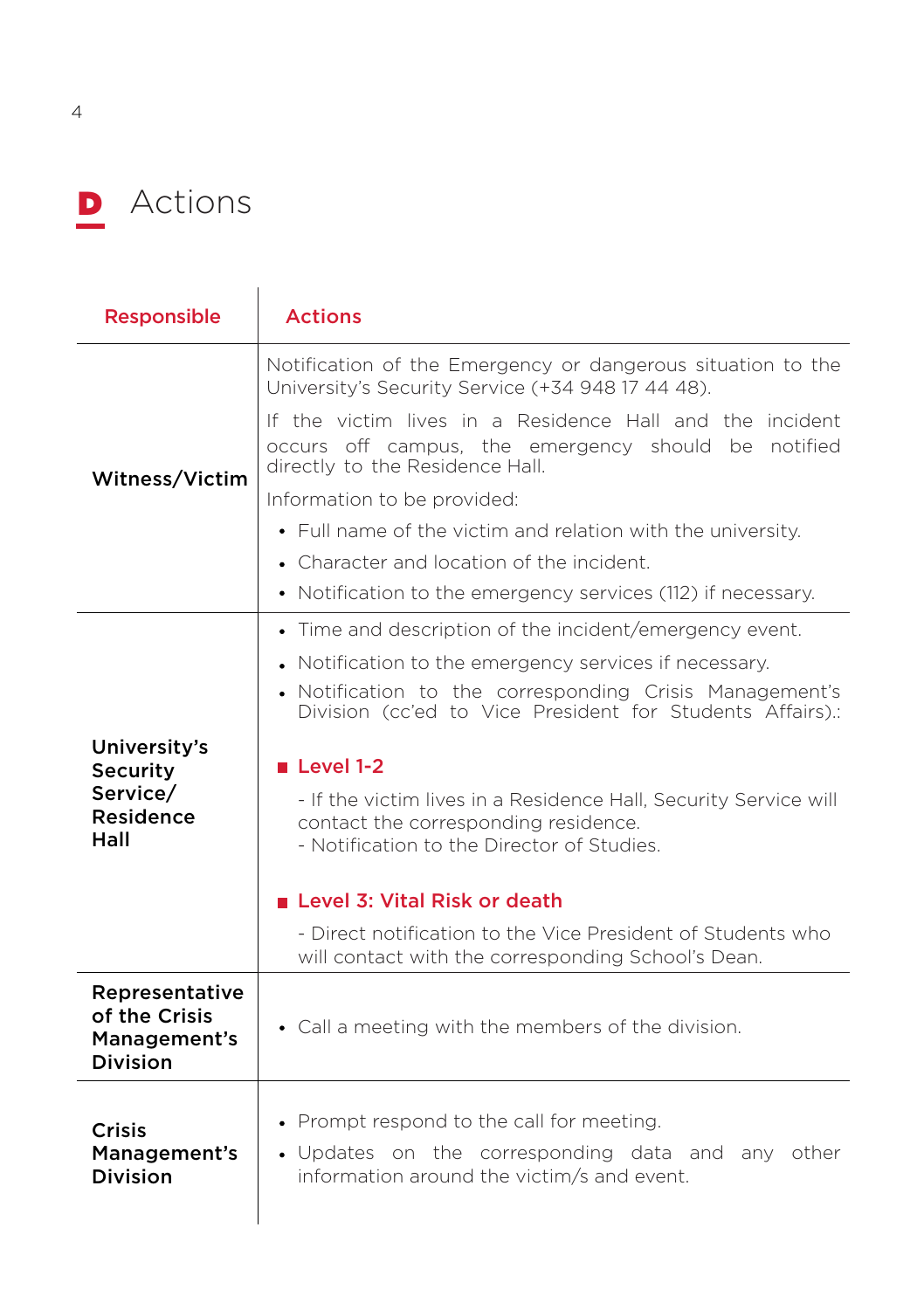## E Other useful information

#### Health and safety information at the University of Navarra

https://www.unav.edu/en/web/admision-y-ayudas/ asistencia-sanitaria

#### Students' Health Assistance Chart

http://bit.ly/asistencia-sanitaria



 $\sim 10^{11}$ 

**Contract** 

#### Contact information University of Navarra Insurance's Department:

unavseguros@unav.es Tel: 948425600 ext.: 802974